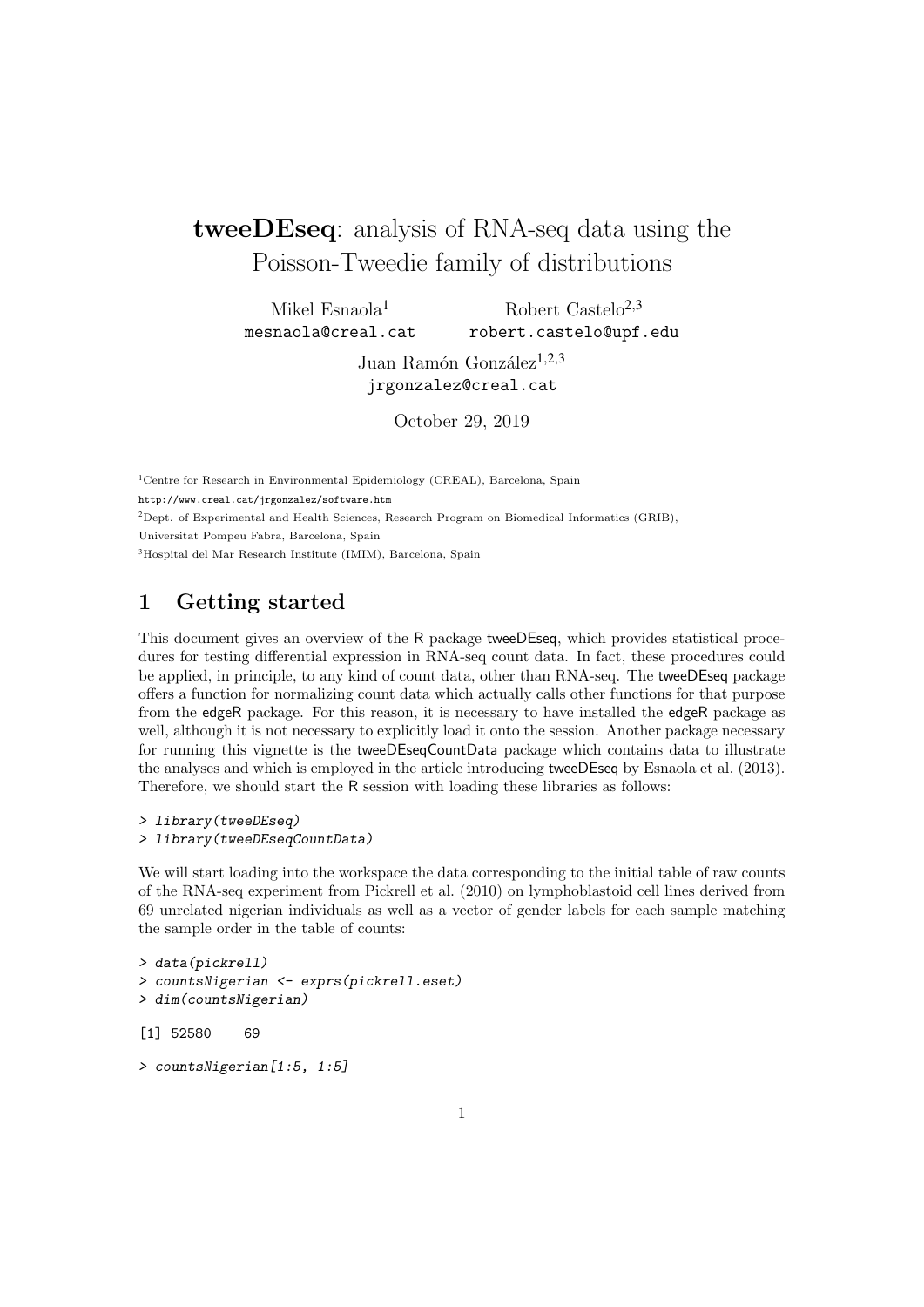|                                                                                |                 | NA18486 NA18498 NA18499 NA18501 NA18502 |             |          |          |
|--------------------------------------------------------------------------------|-----------------|-----------------------------------------|-------------|----------|----------|
| ENSG00000000003                                                                | 0               | $\Omega$                                | 0           | 0        | 0        |
| ENSG00000000005                                                                | $\Omega$        | 0                                       | 0           | $\Omega$ | $\Omega$ |
| ENSG00000000419                                                                | 22 <sub>1</sub> | 105                                     | 40          | 55       | 67       |
| ENSG00000000457                                                                | 22              | 100                                     | 107         | 53       | 72       |
| ENSG00000000460                                                                | 5               | 23                                      | 10          | 18       | 15       |
| > genderNigerian <- pData(pickrell.eset)[, "gender"]<br>> head(genderNigerian) |                 |                                         |             |          |          |
| Levels: female male                                                            |                 |                                         | female male |          |          |
| > table(genderNigerian)                                                        |                 |                                         |             |          |          |
| genderNigerian                                                                 |                 |                                         |             |          |          |
| female<br>male                                                                 |                 |                                         |             |          |          |
| 40<br>29                                                                       |                 |                                         |             |          |          |

#### 2 Normalization and filtering

We proceed to normalize this initial table of raw counts in order to try to remove any technical biases that might be affecting the data. The tweeDEseq package relies for this purpose on part of the functionality provided by the edgeR package (comprising RNA composition adjustment by TMM [\(Robinson and Oshlack,](#page-12-2) [2010\)](#page-12-2) and quantile-to-quantile count adjustment [\(Robinson et al.,](#page-12-3) [2007\)](#page-12-3) produced by the equalizeLibSizes() from edgeR) and offers one function (normalizeCounts()) that makes the appropriate calls to edgeR to normalize these data.

> countsNigerianNorm <- normalizeCounts(countsNigerian, genderNigerian)

```
> dim(countsNigerianNorm)
```
[1] 10231 69

If more control is needed in this step, the user should directly employ the corresponding edgeR functions. Next, we can filter out genes with very low expression using the function filter-Counts() whose default parameters remove those genes with less than 5 counts per million in all samples but one.

```
> countsNigerianNorm <- filterCounts(countsNigerianNorm)
> dim(countsNigerianNorm)
```
[1] 10231 69

## 3 The Poisson-Tweedie family of distributions to model RNA-seq count data

The package tweeDEseq uses the Poisson-Tweedie (PT) family of distributions as the statistical model for count data. PT distributions have been studied by several authors[\(Hougaard et al.,](#page-12-4) [1997;](#page-12-4) [Gupta and Ong,](#page-12-5) [2004;](#page-12-5) [Puig and Valero,](#page-12-6) [2006;](#page-12-6) [El-Shaarawi et al.,](#page-12-7) [2011\)](#page-12-7) and unify several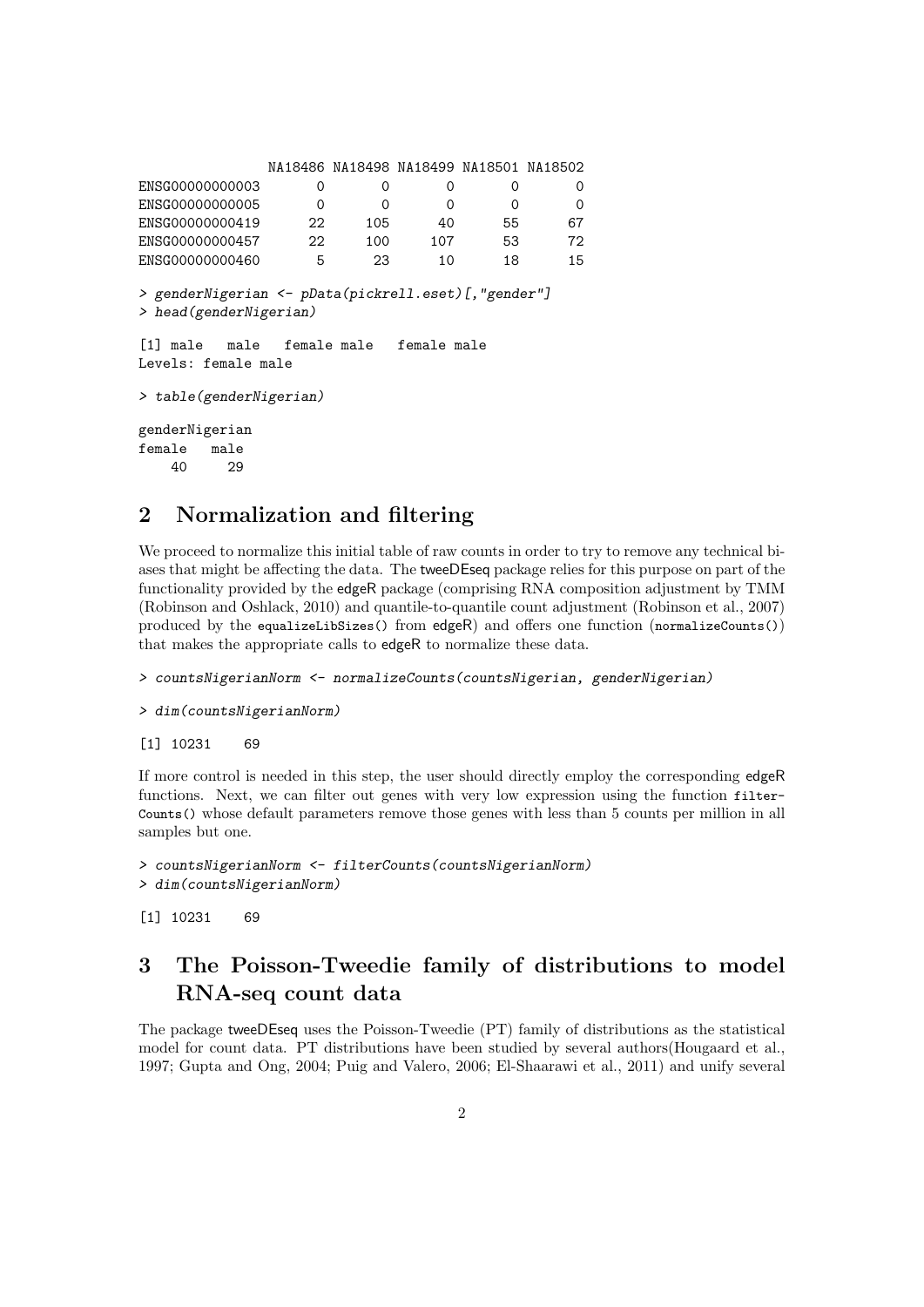count data distributions (see Fig. 1 in El-Shaarawi et al., 2011) such as Poisson, negative binomial, Poisson-Inverse Gaussian, Pólya-Aeppli or Neyman type A. These distributions can model different scenarios as, for instance, a RNA-seq expression profile with a wide dynamic range leading to a heavy tail in the distribution.

Following [El-Shaarawi et al.](#page-12-7) [\(2011\)](#page-12-7), let  $Y \sim PT(a, b, c)$  be a PT random variable with vector of parameters  $\theta = (a, b, c)^T$  defined in the domain

$$
\Theta = (-\infty, 1] \times (0, +\infty) \times [0, 1). \tag{1}
$$

For the sake of interpretability, we reparametrize  $\theta = (a, b, c)$  to  $\theta = (\mu, \phi, a)$ , where  $\mu$  denotes the mean,  $\phi = \sigma^2/\mu$  is the dispersion index ( $\sigma^2$  is the variance), and *a* the shape parameter that is employed to define some count data distributions that are particular cases of PT such as Poisson or Negative Binomial. The relationship between both parameterizations is the following:

$$
c = \frac{\phi - 1}{\phi - a}, \quad b = \frac{\mu(1 - a)^{(1 - a)}}{(\phi - 1)(d - a)^{-a}}.
$$
 (2)

Under this parametrization, the shape parameter determines the specific count data distribution being employed. For instance  $a = 1$  corresponds to Poisson and  $a = 0$  corresponds to negative binomial. We can estimate the parameter vector  $\theta$  by maximum likelihood through the function mlePoissonTweedie() as follows:

```
> set.seed(123)
> y <- rnbinom(1000, mu=8, size=1/0.2)
> thetahat <- mlePoissonTweedie(y)
> getParam(thetahat)
```
mu D a 8.0680000 2.6620193 0.0405573

where here we have simulated 1000 random observations from a negative binomial distribution and the last call to getParam() allows us to extract the  $\hat{\theta}$  vector from the object return by mlePoissonTweedie().

#### 4 Goodness of fit to a count data distribution

The PT distribution allows one to test for the goodness of fit to a particular count data distribution defined by a specific value of the PT shape parameter *a*. For this purpose, the function testShapePT() allows us to test the goodness of fit to, for instance, the widely used negative binomial distribution (i.e.,  $H_0$ :  $a = 0$ ) as illustrated here with the previously estimated vector  $\hat{\theta}$ :

```
> testShapePT(thetahat, a=0)
```
\$statistic [1] 0.01471032

\$pvalue [1] 0.9034644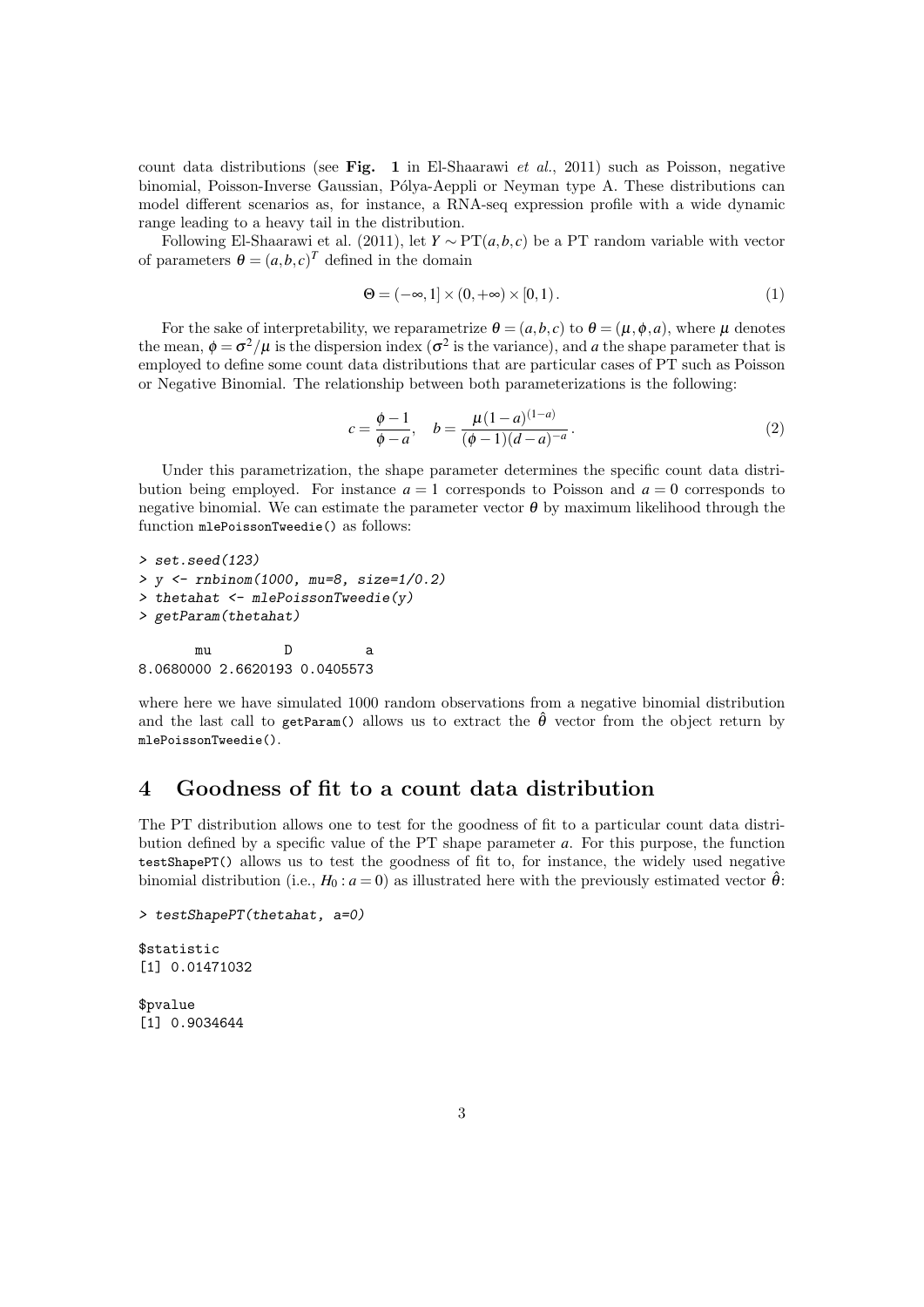These functions are called from another one called gofTest() which can perform for us a goodnessof-fit for every gene in the rows of a given matrix of counts, and will return the corresponding  $\chi_1^2$ statistics. Since calculating this for the entire gene set would take too long for building quickly this vignette we are going to work on a subset of genes formed by human genes with documented sex-specific expression, a sampled subset of 25 human housekeeping genes and the secretin (SCT) gene which encodes for an endocrine hormone peptide in chromosome 11 that controls secretions in the duodenum. The gender-related and housekeeping gene lists form part from the previously loaded experimental data package tweeDEseqCountData and can be loaded as follows:

```
> data(genderGenes)
```

```
> data(hkGenes)
```

```
> length(XiEgenes)
```
[1] 63

```
> length(msYgenes)
```
[1] 32

```
> length(hkGenes)
```
[1] 669

The list of genes with documented sex-specific expression was built by first selecting genes in chromosome X that escape X-inactivation [\(Carrel and Willard,](#page-12-8) [2005\)](#page-12-8) and genes in the malespecific region of the Y chrosomome [\(Skaletsky et al.,](#page-13-0) [2003\)](#page-13-0), and then filtering out those that do not occur in the initial table of counts with 52580 Ensembl genes. The list of housekeeping genes was retrieved from the literature[\(Eisenberg and Levanon,](#page-12-9) [2003\)](#page-12-9) and then also filtered to keep only those genes that form part of the initial table of counts. The selection is finally done as follows:

```
> set.seed(123)
> someHKgenes <- sample(hkGenes, size=25)
> geneSubset <- unique(c("ENSG00000070031",
+ intersect(rownames(countsNigerianNorm),
                                c(someHKgenes, msYgenes, XiEgenes))))
> length(geneSubset)
```
[1] 41

Now, we calculate the goodness of fit to a negative binomial distribution for each of these 41 genes using the function gofTest():

```
> chi2gof <- gofTest(countsNigerianNorm[geneSubset, ], a=0)
```
and we can examine the result by means of the quantile-quantile plots produced with the function  $q$ qchisq() and shown in Figure [1,](#page-4-0) which indicates that more than a 50% of the genes show a substantial discrepancy with the respect to the negative binomial distribution.

```
> par(mfrow=c(1,2), mar=c(4, 5, 3, 4))> qq <- qqchisq(chi2gof, main="Chi2 Q-Q Plot", ylim = c(0, 60))
> qq <- qqchisq(chi2gof, normal=TRUE, ylim = c(-5, 7))
```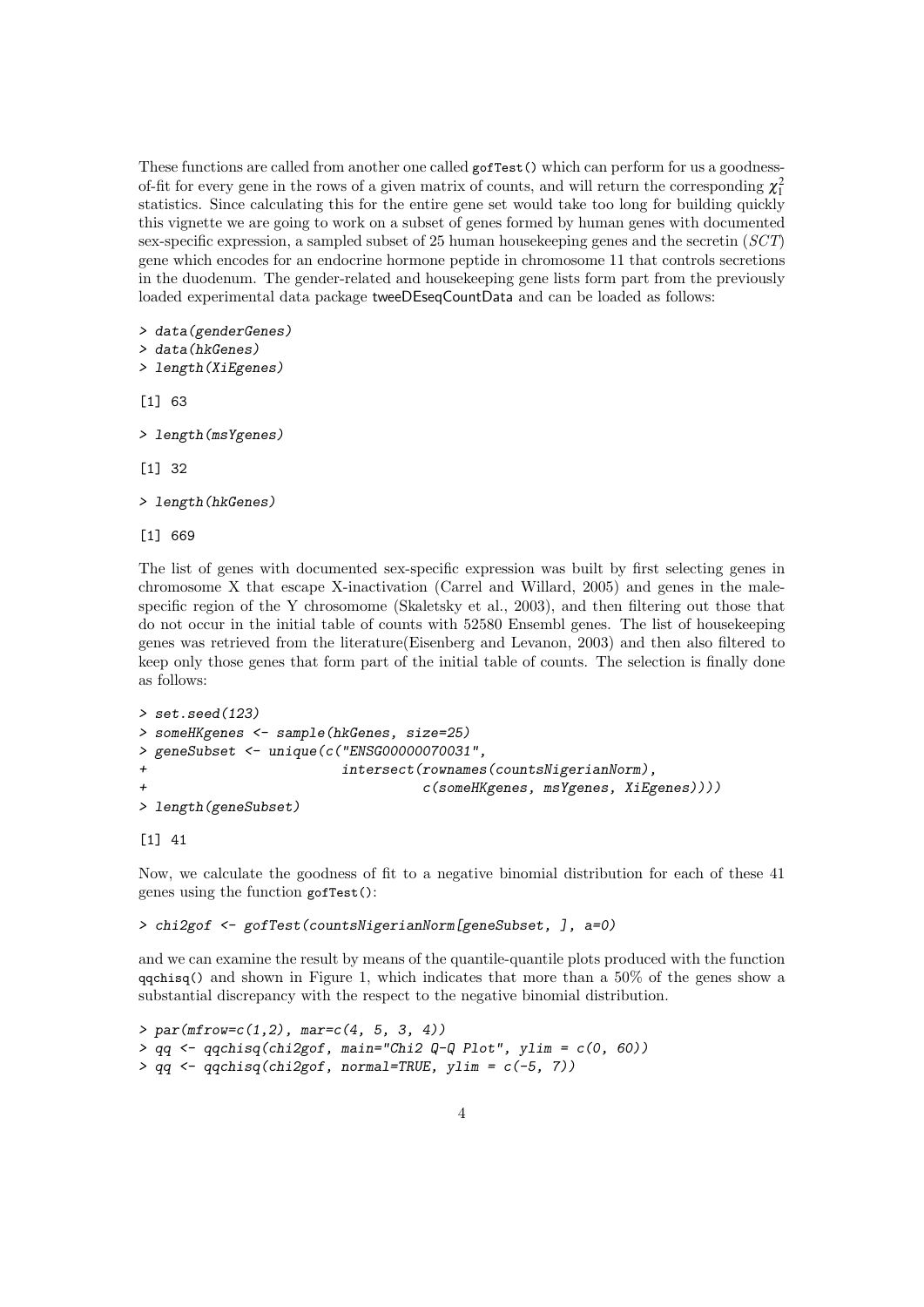<span id="page-4-0"></span>

Figure 1. Goodness of fit to a binomial distribution. On the left a quantile-quantile plot of the  $\chi^2$ statistic employed to assess the goodness-of-fit of the RNA-seq data to a negative binomial distribution is shown. More than a 50% of the genes have expression profiles that depart substantially from the negative binomial distribution. On the right we have the same data but  $\chi^2$  statistics are transformed into standard normal z-scores to improve visibility of the lower quantiles.

This indicates that different genes may require different count data distributions but, in fact, this can be also observed for different sample groups within the same gene. Figure [2](#page-5-0) illustrates such a case with the secretin (SCT) gene (Ensembl ID ENSG00000070031) when looking separately to male and female samples. This figure is produced with the following code that calls the function compareCountDist() which helps in comparing an empirical distribution of counts against the Poisson, the negative binomial and the corresponding estimated PT distribution.

```
> par(mfrow=c(1,2), mar=c(4, 5, 3, 2))
```

```
> xf <- unlist(countsNigerianNorm["ENSG00000070031", genderNigerian=="female"])
```

```
> compareCountDist(xf, main="Female samples")
```

```
> xm <- unlist(countsNigerianNorm["ENSG00000070031", genderNigerian=="male"])
```

```
> compareCountDist(xm, main="Male samples")
```
What Figure [2](#page-5-0) reflects can be also easily seen by just looking to the actual counts and identifying the female sample that produces the heavy tail on the distribution

#### $> sort(xf)$

NA19137 NA18855 NA19127 NA19159 NA19225 NA19257 NA18508 NA18511 NA18858 NA18912 1 2 2 2 2 2 3 3 3 3 NA19102 NA19114 NA19116 NA18505 NA18909 NA19099 NA19140 NA19222 NA18517 NA18520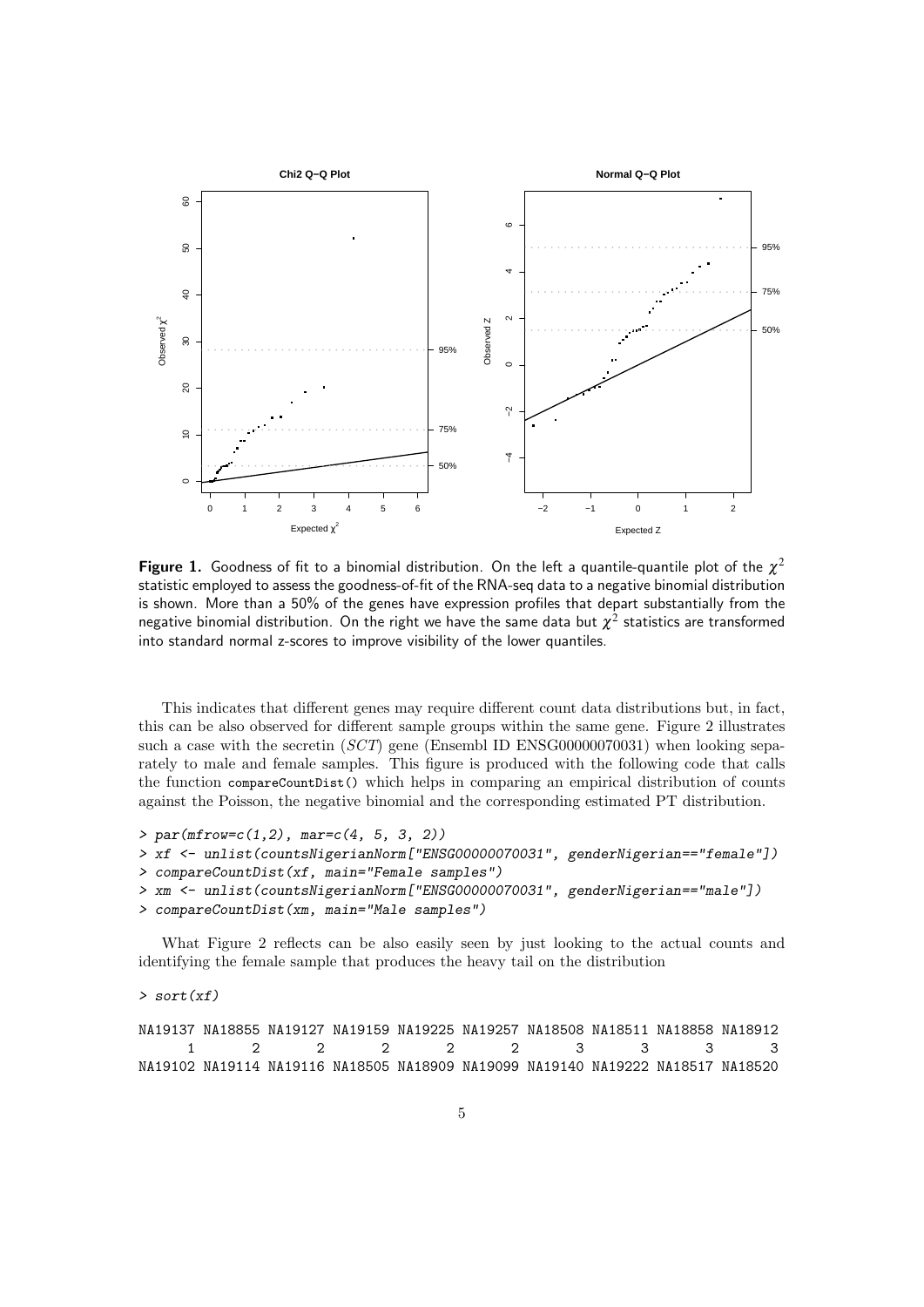<span id="page-5-0"></span>

Figure 2. Empirical cumulative distribution function (CDF) of counts (black dots), calculated separately from male and female samples, for the secretin gene  $(SCT)$  and estimated CDF (solid lines) of Poisson-Tweedie distributions with shape parameter fixed to *a* = 1 corresponding to a Poisson (green),  $a = 0$  corresponding to a negative binomial (blue) and with the value of a estimated from data too (red). The legend shows the values of the *a* parameter and the *P* value of the likelihood ratio test on whether the expression profile follows a negative binomial distribution  $(H_0: a = 0)$ . We can observe that for both, male and female samples, the Poisson distribution is not adequate and that the negative binomial distribution is not adequate for female samples.

|                 |    |    |                 |                 |    |                                                                                 |    | 5  | 5   |
|-----------------|----|----|-----------------|-----------------|----|---------------------------------------------------------------------------------|----|----|-----|
|                 |    |    |                 |                 |    | NA19131 NA19143 NA18523 NA18861 NA18870 NA19108 NA19152 NA19201 NA18499 NA19093 |    |    |     |
| 5               | 5  | 6  | 6               | 6               | 6  | 6                                                                               | 6  | 8  | 9   |
|                 |    |    |                 |                 |    | NA19147 NA18852 NA19209 NA18502 NA19238 NA19190 NA19204 NA18916 NA19172 NA19193 |    |    |     |
| 9               | 11 | 11 | 12 <sub>1</sub> | 12 <sub>1</sub> | 16 | 17                                                                              | 21 | 37 | 196 |
| $>$ sort $(xm)$ |    |    |                 |                 |    |                                                                                 |    |    |     |
|                 |    |    |                 |                 |    | NA18507 NA19128 NA19138 NA19160 NA19210 NA18510 NA19192 NA18498 NA18519 NA18522 |    |    |     |
|                 |    |    |                 |                 | っ  | っ                                                                               |    | З  |     |
|                 |    |    |                 |                 |    | NA18856 NA18862 NA18871 NA19239 NA18486 NA18853 NA18913 NA19153 NA19171 NA19098 |    |    |     |
|                 |    | З  |                 | 4               |    |                                                                                 |    |    | 6   |
|                 |    |    |                 |                 |    | NA18516 NA19101 NA18501 NA19130 NA18504 NA19200 NA19203 NA19119 NA19144         |    |    |     |
|                 |    | 8  |                 | 9               | 11 | 15                                                                              | 18 | 30 |     |
|                 |    |    |                 |                 |    |                                                                                 |    |    |     |

and realize that by just removing that sample, the large overexpression in females just vanishes:  $>$  xf[which.max(xf)]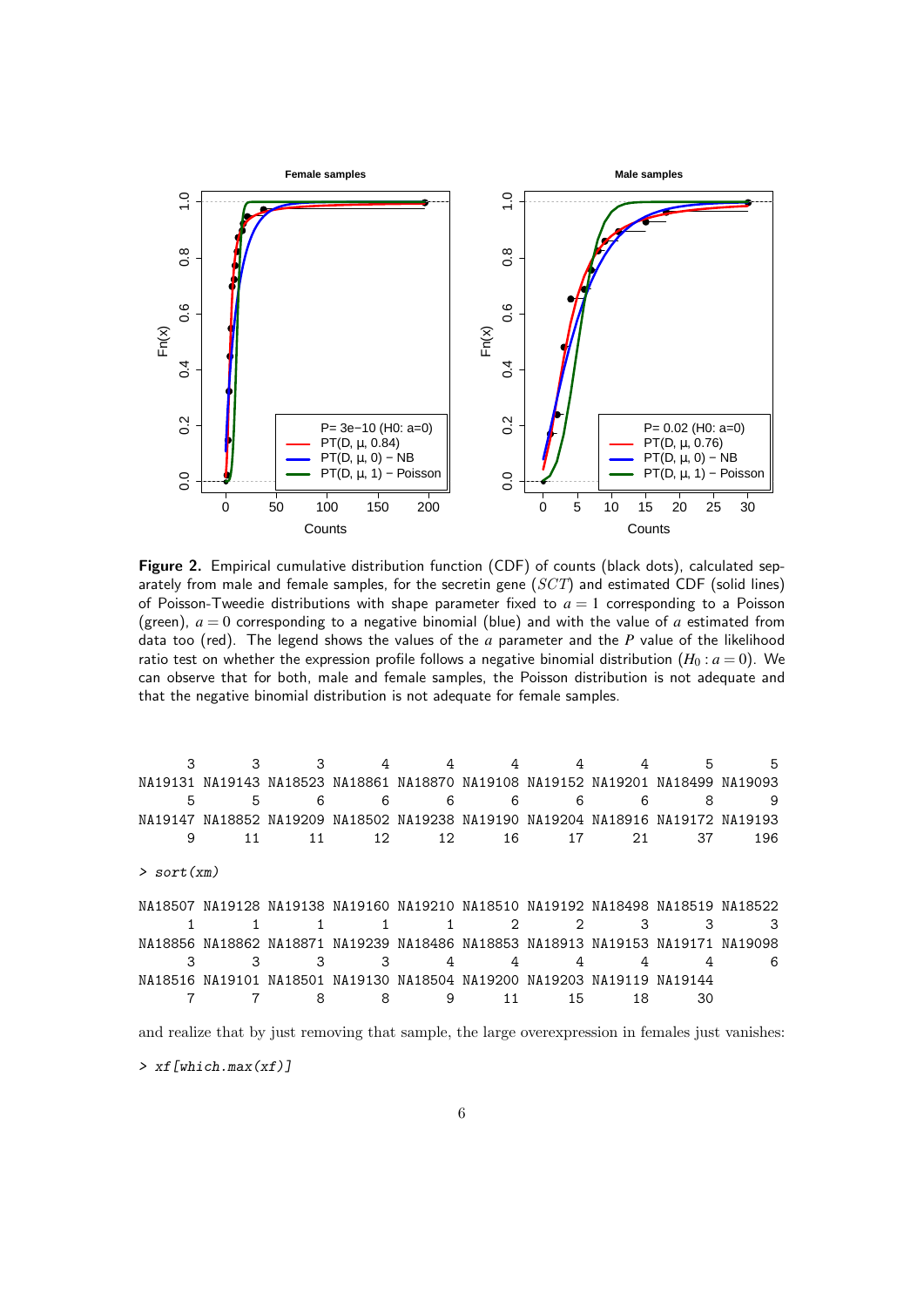```
NA19193
    196
> 2^{(log2(mean(xf))-log2(mean(xm)))}[1] 2.003402
> 2^{(log2(mean(xf[-\text{which.max}(xf)])) - log2(mean(xm)))}[1] 1.192384
```
This illustrates a case in which Poisson and negative binomial distributions may be too restrictive to account for the biological variability that extensively-replicated RNA-seq experiments can reveal in count data.

#### 5 Testing for differential expression

In order to illustrate the accuracy of tweeDEseq for detecting DE genes in a extensively-replicated RNA-seq experiment we have compared the expression profiles between males and females from the population of 69 unrelated Nigerian individuals[\(Pickrell et al.,](#page-12-1) [2010\)](#page-12-1).

The tweeDEseq package contains a function to test for differential expression between two different conditions using a score based test: the tweeDE() function. This function takes as input a matrix of counts with genes on the rows and samples on the columns.

An important feature of the tweeDE() function is that it allows to use multiple processors in the computing process. This is done by loading first the multicore package and specifying the number of cores to be used with the mc.cores argument in the call to tweeDE().

> resPT <- tweeDE(countsNigerianNorm[geneSubset, ], group = genderNigerian)

The function tweeDE() returns a *data.frame* object of class tweeDE which can be examined with the print():

```
> print(resPT)
```

```
Comparison of groups: male - female
Showing top 6 genes ranked by P-value
Minimum absolute log2 fold-change of 0
Maximum adjusted P-value of 1
               overallMean female male log2fc stat pval
ENSG00000129824 186.942 3.275 440.276 7.070769 16.006051 1.159385e-57
ENSG00000154620 16.043 2.900 34.172 3.558707 11.319513 1.050535e-29
ENSG00000099749 31.464 3.550 69.966 4.300753 11.093724 1.345664e-28
ENSG00000198692 18.551 3.775 38.931 3.366372 9.717809 2.531693e-22
ENSG00000157828 7.507 1.875 15.276 3.026291 7.968633 1.604387e-15
ENSG00000006757 152.101 196.175 91.310 -1.103291 6.820705 9.059494e-12
               pval.adjust
ENSG00000129824 4.753479e-56
ENSG00000154620 2.153598e-28
ENSG00000099749 1.839074e-27
ENSG00000198692 2.594986e-21
ENSG00000157828 1.315597e-14
ENSG00000006757 6.190654e-11
```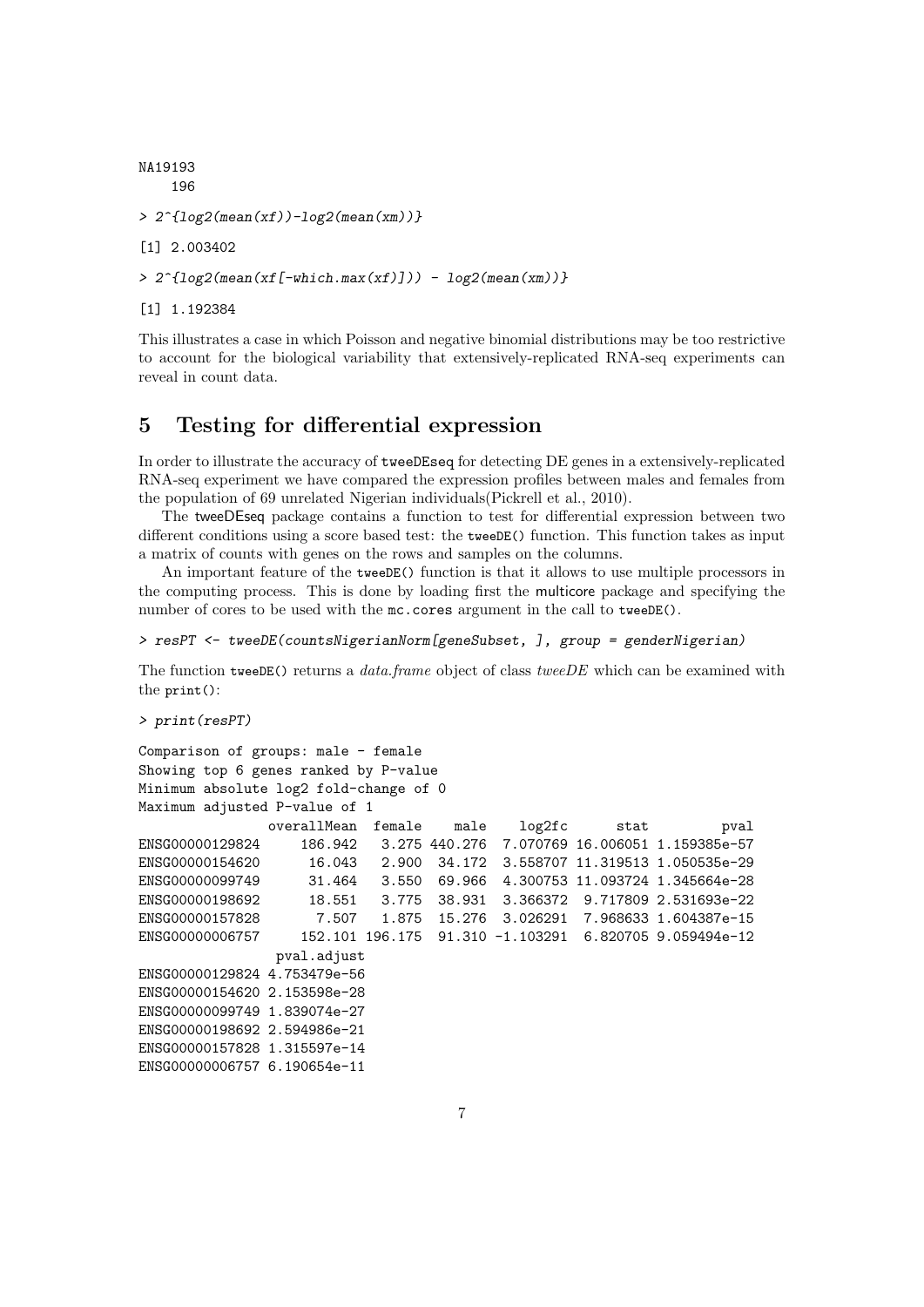which will show us by default the top 6 genes ranked by *P*-value including information on the magnitude of the fold-change in  $log2$  scale  $(log2fc)$ , overall mean expression in counts (overallMean), mean expression in counts for each sample group, raw *P*-value (pval) and the Benjamini-Hochberg (FDR) adjusted *P*-value (pval.adjust).

The same print() function allows us to call differentially expressed a subset of gene meeting cutoffs on the minimum magnitude of the fold-change and maximum FDR and store that subset in a data.frame object by using the appropriate arguments as follows:

> deGenes <- print(resPT, n=Inf, log2fc=log2(1.5), pval.adjust=0.05, print=FALSE) > dim(deGenes)

[1] 9 7

We can further enrich the output with information like the symbol and description of the gene by using the annotation information stored as a data.frame in the experimental data package tweeDEseqCountData as follows:

```
> data(annotEnsembl63)
```

```
> head(annotEnsembl63)
```

|                                      | Symbol Chr |                     | Start |                              | End EntrezID |            |                    |    |
|--------------------------------------|------------|---------------------|-------|------------------------------|--------------|------------|--------------------|----|
| ENSG00000252775                      | U7         |                     |       | 5 133913821 133913880        |              | $<$ NA $>$ |                    |    |
| ENSG00000207459                      | U6         |                     |       | 5 133970529 133970635        |              | $<$ NA $>$ |                    |    |
| ENSG00000252899                      | U7         |                     |       | 5 133997420 133997479        |              | $<$ NA $>$ |                    |    |
| ENSG00000201298                      | U6         |                     |       | 5 134036862 134036968        |              | $<$ NA $>$ |                    |    |
| ENSG00000222266                      | U6         |                     |       | 5 134051173 134051272        |              | $<$ NA $>$ |                    |    |
| ENSG00000222924                      | U6         |                     |       | 5 137405044 137405147        |              | $<$ NA $>$ |                    |    |
|                                      |            |                     |       |                              |              |            | Description Length |    |
| ENSG00000252775 U7 small nuclear RNA |            |                     |       | [Source:RFAM;Acc:RF00066]    |              |            |                    | ΝA |
| ENSG00000207459 U6 spliceosomal RNA  |            |                     |       | [Source:RFAM;Acc:RF00026]    |              |            |                    | ΝA |
| ENSG00000252899 U7 small nuclear RNA |            |                     |       | [Source: RFAM; Acc: RF00066] |              |            |                    | ΝA |
| ENSG00000201298                      |            | U6 spliceosomal RNA |       | [Source:RFAM;Acc:RF00026]    |              |            |                    | ΝA |
| ENSG00000222266                      |            | U6 spliceosomal RNA |       | [Source:RFAM;Acc:RF00026]    |              |            |                    | ΝA |
| ENSG00000222924                      |            | U6 spliceosomal RNA |       | [Source:RFAM;Acc:RF00026]    |              |            |                    | ΝA |
|                                      | GCcontent  |                     |       |                              |              |            |                    |    |
| ENSG00000252775                      | NA         |                     |       |                              |              |            |                    |    |
| ENSG00000207459                      | NA         |                     |       |                              |              |            |                    |    |
| ENSG00000252899                      | NA         |                     |       |                              |              |            |                    |    |
| ENSG00000201298                      | NA         |                     |       |                              |              |            |                    |    |
| ENSG00000222266                      | NA         |                     |       |                              |              |            |                    |    |
| ENSG00000222924                      | ΝA         |                     |       |                              |              |            |                    |    |
|                                      |            |                     |       |                              |              |            |                    |    |

> deGenes <- merge(deGenes, annotEnsembl63, by="row.names", sort=FALSE)

and select certain columns to build Table [1](#page-8-0) using the xtable package (code not shown but available in the source of the vignette).

#### 6 Visualizing the results

An informative way to visualize the results of a differential expression analysis is by means of MA and Volcano plots, which we can easily obtain through the tweeDEseq package functions MAPlot() and Vplot(), respectively as follows. Their result is shown in Figure [3.](#page-9-0)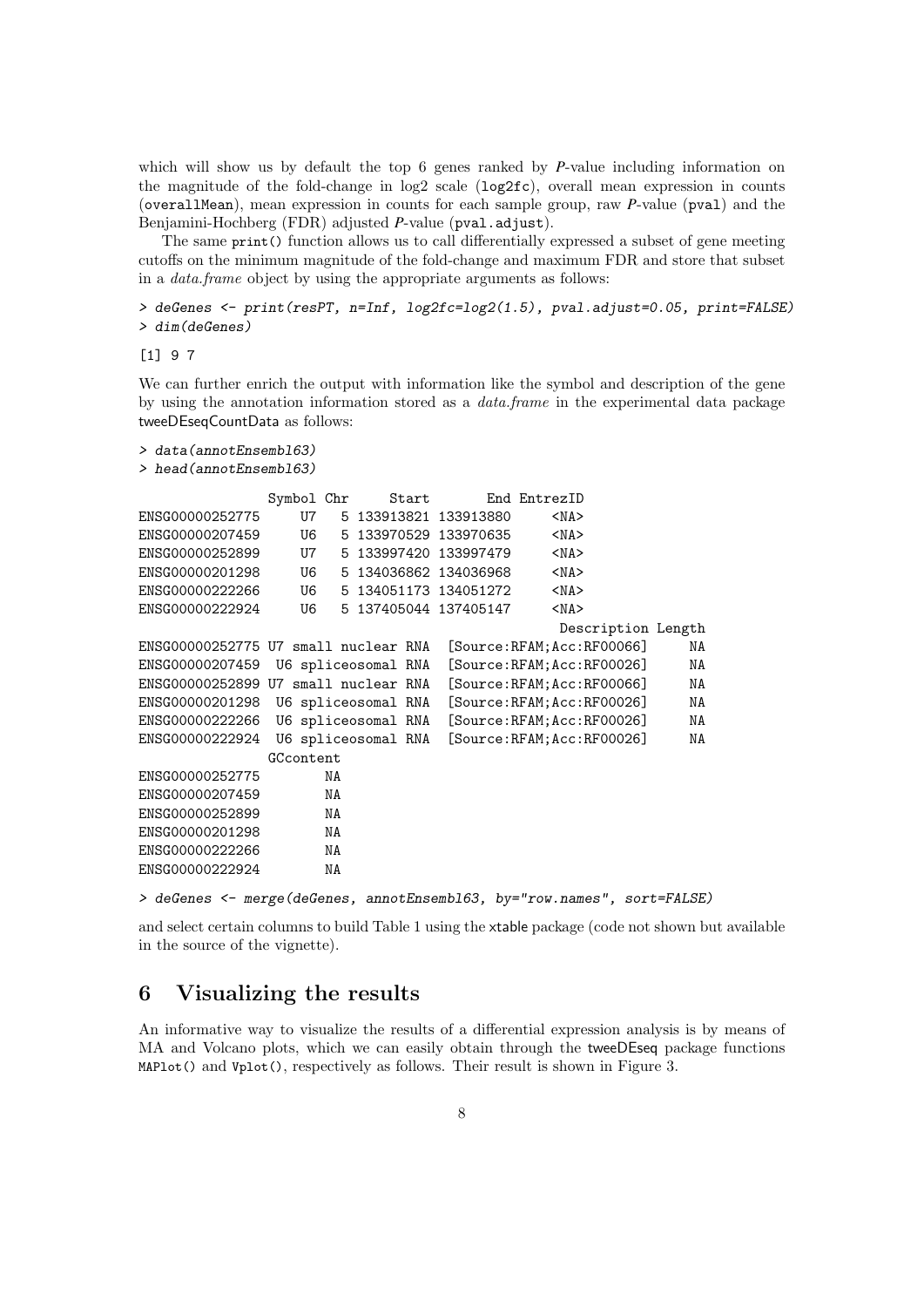| Symbol     | $_{\rm Chr}$ | log2fc  | pval.adjust  | Description                                     |
|------------|--------------|---------|--------------|-------------------------------------------------|
| RPS4Y1     | Y            | 7.07    | $4.75E - 56$ | ribosomal protein S4, Y-linked 1                |
| TMSB4Y     | Y            | 3.56    | $2.15E-28$   | thymosin beta 4, Y-linked                       |
| CYorf15A   | Y            | 4.30    | 1.84E-27     | chromosome Y open reading frame 15A             |
| EIF1AY     | Y            | 3.37    | $2.59E-21$   | eukaryotic translation initiation factor 1A, Y- |
|            |              |         |              | linked                                          |
| RPS4Y2     | Y            | 3.03    | $1.32E-14$   | ribosomal protein S4, Y-linked 2                |
| PNPLA4     | X            | $-1.10$ | $6.19E-11$   | patatin-like phospholipase domain containing    |
|            |              |         |              | $\overline{4}$                                  |
| <b>STS</b> | X            | $-0.99$ | $1.15E-04$   | steroid sulfatase (microsomal), isozyme S       |
| HDHD1      | X            | $-0.77$ | 4.35E-04     | haloacid dehalogenase-like hydrolase domain     |
|            |              |         |              | containing 1                                    |
| <b>UTY</b> | Y            | 0.63    | $4.60E-02$   | ubiquitously transcribed tetratricopeptide re-  |
|            |              |         |              | peat gene, Y-linked                             |

<span id="page-8-0"></span>Table 1. Differentially expressed genes between female and male Nigerian individuals found by tweeDEseq.

```
> deGenes <- rownames(print(resPT, n=Inf, log2fc=log2(1.5), pval.adjust=0.05, print=FALSE))
> length(deGenes)
```
[1] 9

```
> hl <- list(list(genes=msYgenes, pch=21, col="blue", bg="blue", cex=0.7),
+ list(genes=XiEgenes, pch=21, col="skyblue", bg="skyblue", cex=0.7),
+ list(genes=deGenes, pch=1, col="red", lwd=2, cex=1.5)
+ )
> par(mfrow=c(1,2), mar=c(4, 5, 3, 2))> MAplot(resPT, cex=0.7, log2fc.cutoff=log2(1.5), highlight=hl, main="MA-plot")
> Vplot(resPT, cex=0.7, highlight=hl, log2fc.cutoff=log2(1.5),
       pval.adjust.cutoff=0.05, main="Volcano plot")
```
### 7 Assessing differential expression calling accuracy

Finally, the accuracy of the differential expression analysis illustrated here can be assessed by comparing our list of differentially expressed genes with the list of genes with documented sexspecific expression by means of a Fisher's exact test.

```
> genderGenes <- c(msYgenes[msYgenes %in% rownames(resPT)],
                   XiEgenes[XiEgenes %in% rownames(resPT)])
> N <- nrow(resPT)
> m <- length(genderGenes)
> n <- length(deGenes)
> k <- length(intersect(deGenes, genderGenes))
> t <- array(c(k,n-k,m-k,N+k-n-m), dim=c(2,2), dimnames=list(SEX=c("in","out"),DE=c("yes","no")))
> tDE
```
SEX yes no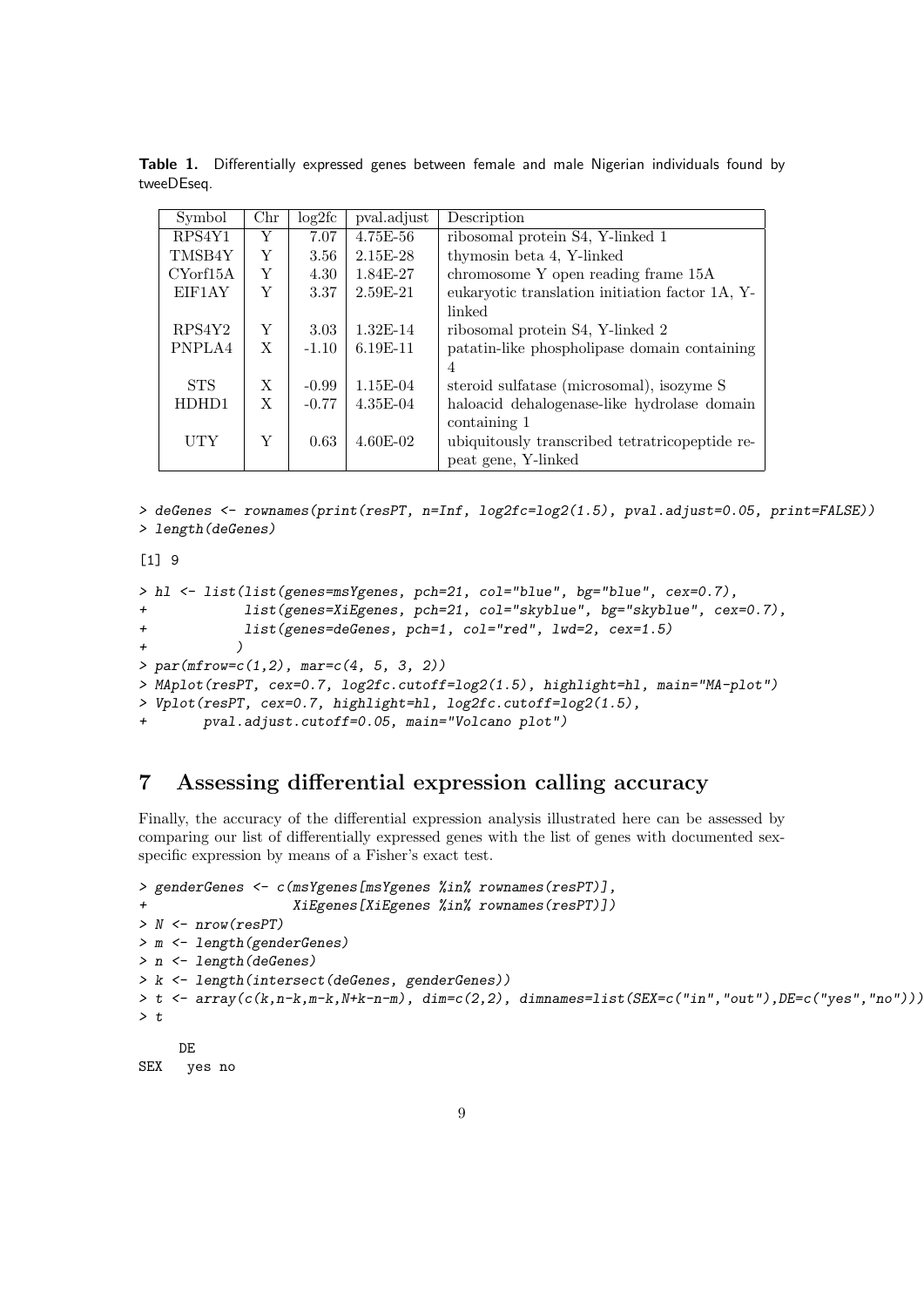<span id="page-9-0"></span>

Figure 3. Differential expression analysis for a subset of genes between male and female lymphoblastoid cell lines. On the left a MA-plot shows the magnitude of the fold-change of every gene as function of its average normalized expression level. No expression-level dependent biases can be observed in the data. On the right a volcano plot shows the raw *P* value of every gene for the null hypothesis of no differential expression, calculated by tweeDEseq, as function of its fold-change. In both plots, red circles indicate differentially expressed genes defined by the cutoffs depicted with horizontal and vertical dashed lines. Light blue dots denote genes from the male-specific region [\(Skaletsky et al.,](#page-13-0) [2003\)](#page-13-0) of chromosome Y (MSY) and dark blue dots denote genes from Xi that escape chromosome inactivation (XiE) in female samples [\(Carrel and Willard,](#page-12-8) [2005\)](#page-12-8).

in 9 18 out 0 14 > fisher.test(t, alternative="greater") Fisher's Exact Test for Count Data data: t p-value = 0.01338 alternative hypothesis: true odds ratio is greater than 1 95 percent confidence interval: 1.632421 Inf sample estimates: odds ratio Inf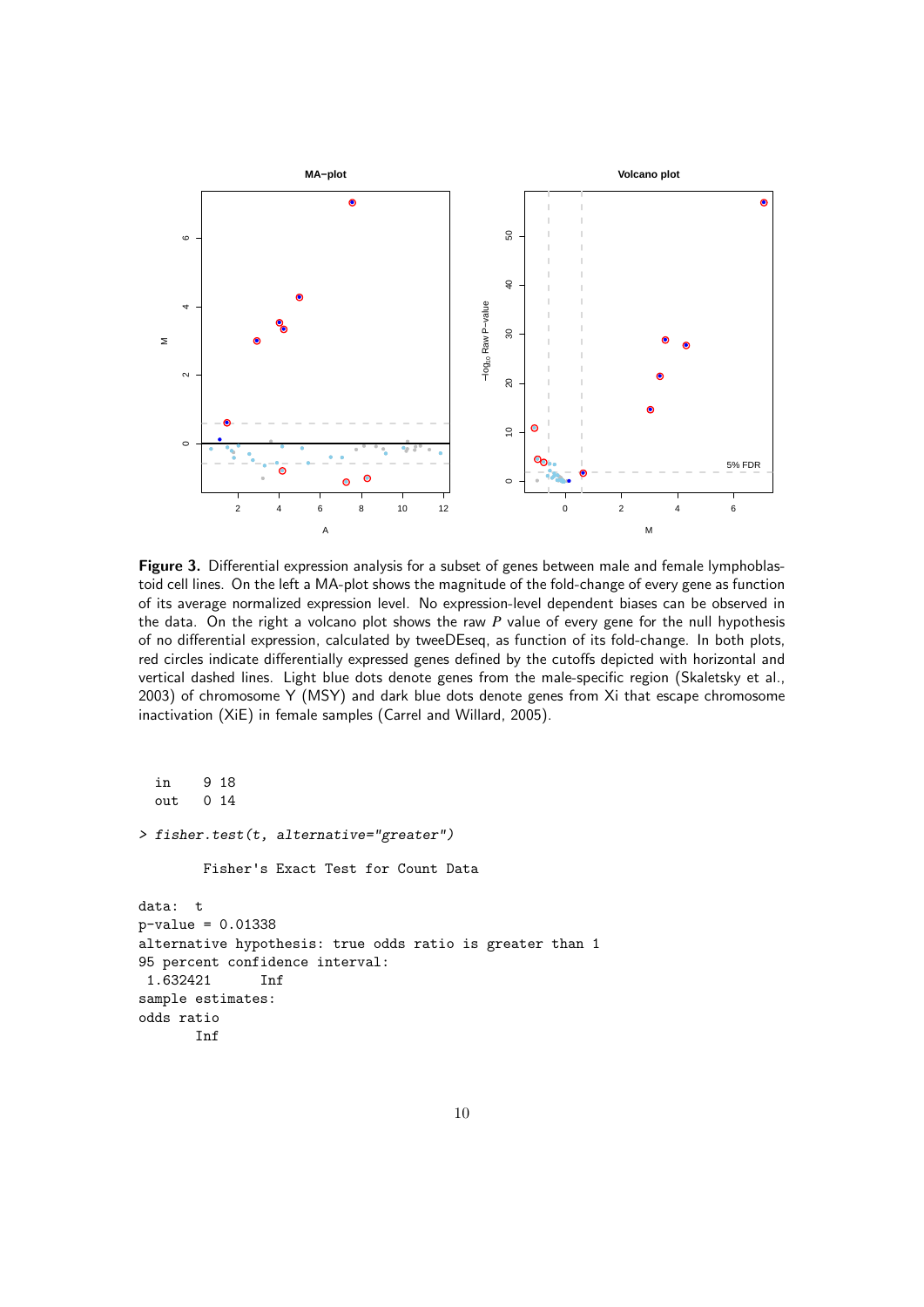#### 8 Fitting generalized linear models (GLM)

The tweeDEseq package also allows to fit generalized linear models for a response variable following the Poisson-Tweedie family of distributions and several covariates. This can be done using the glmPT() function. For instance, we can fit a model taking the secretin  $(SCT)$  gene as response and gender as covariate:

```
> mod <- glmPT(countsNigerianNorm["ENSG00000070031",] ~ genderNigerian)
> mod
Call: glmPT(formula = countsNigerianNorm["ENSG00000070031", ] ~ genderNigerian)
Coefficients:
       (Intercept) genderNigerianmale
           2.2544 -0.2412
Poisson-Tweedie parameters:
               c a a
          0.997 0.8253
> summary(mod)
Call:
glmPT(formula = countsNigerianNorm["ENSG00000070031", ] ~ genderNigerian)
Coefficients:
                   Estimate Std.Error t value Pr(>|t|)
(Intercept) 2.2544 0.1918 11.7553 < 2e-16 ***<br>genderNigerianmale -0.2412 0.1622 -1.4874 0.93154
genderNigerianmale -0.2412---
Signif. codes: 0 '***' 0.001 '**' 0.01 '*' 0.05 '.' 0.1 ' ' 1
Poisson-Tweedie parameters
  Estimate Std.Error
c 0.997 0.0019
a 0.8253 0.0427
```
The resulting model can also be used to test differential expression. This can be done using the anova() method, which tests whether the model is significantly better than the null one.

> anova(mod)

```
[1] 0.1435284
```
The tweeDEglm() allows testing several genes at the same time. This function also allows using multiple processors in the computing process. Following with the example in section 5, we apply it to the same subset of genes and use the gender as covariate:

```
> resPTglm <- tweeDEglm( ~ genderNigerian, counts = countsNigerianNorm[geneSubset,])
```
tweeDEglm() returns a data.frame with the  $AIC$  (Akaike Information Criterion) for the fitted and null models as well as the original and adjusted p-values resulting from the test between both models. In order to visualize the top significant genes we run the following command.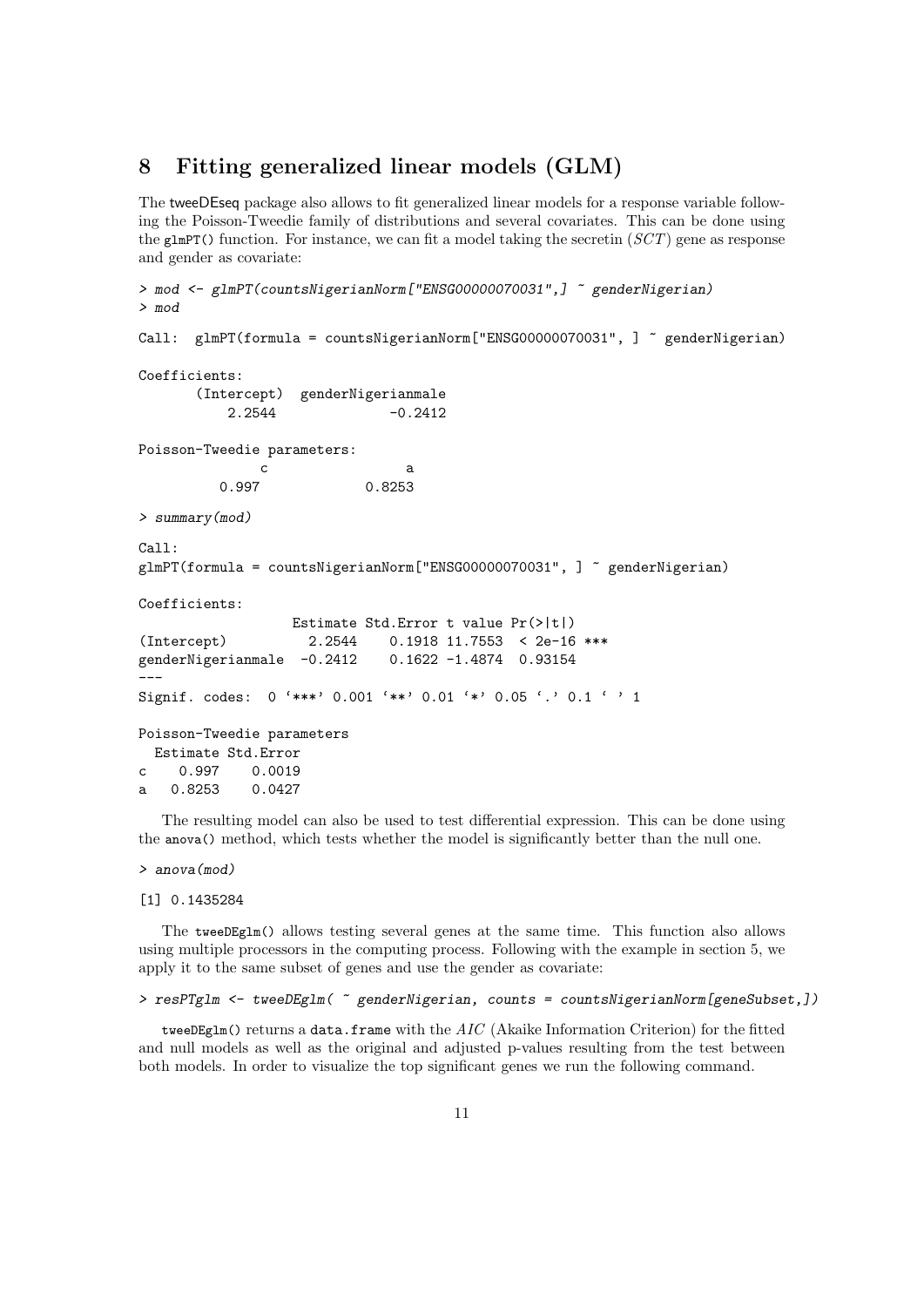```
> head(resPTglm[sort(resPTglm$pval.adjust, index.return = TRUE)$ix,])
```
AICfull AICnull pval pval.adjust ENSG00000129824 553.0737 759.2850 3.373761e-47 1.383242e-45 ENSG00000198692 412.7887 537.5054 2.142822e-29 4.392785e-28 ENSG00000154620 402.8749 518.1261 2.529103e-27 3.456440e-26 ENSG00000099749 481.4012 591.2299 3.895582e-26 3.992972e-25 ENSG00000157828 358.1338 421.8267 5.269581e-16 4.321056e-15 ENSG00000006757 764.8961 801.0417 6.565947e-10 4.486730e-09

If we compare these results with those obtained by the tweeDE() function we observe that both methods place the same genes at the top of the most significant list. This is not surprising as, though the statistical tests are not identical, the underlying distributional assumptions are the same. In fact, tweeDEglm() detects all the genes captured by tweeDE().

#### 8.1 Incorporating CQN offsets

Package cqn [\(Hansen et al.](#page-12-10) [\(2012\)](#page-12-10), available at Bioconductor) performs conditional quantile normalization in order to remove possibly existing bias arising from differences in GC content or gene lengths. The method returns a series of offsets which can be incorporated into tweeDEseq via the tweeDEglm or glmPT function.

For instance, suppose the result of the comp normalization is stored in an object called comp. subset<sup>[1](#page-11-0)</sup>. The normalizing offsets are stored as a matrix at cqn.subset\$offset. They can be incorporated into the model using the 'offset' argument.

```
> tweeDEglm(~ genderNigerian, counts = countsNigerianNorm[geneSubset,],
+ offset = cqn.subset$offset)
```
#### 9 Session info

```
> sessionInfo()
```

```
R version 3.6.1 (2019-07-05)
Platform: x86_64-pc-linux-gnu (64-bit)
Running under: Ubuntu 18.04.3 LTS
```
Matrix products: default BLAS: /home/biocbuild/bbs-3.10-bioc/R/lib/libRblas.so LAPACK: /home/biocbuild/bbs-3.10-bioc/R/lib/libRlapack.so

locale:

```
[1] LC CTYPE=en_US.UTF-8 LC NUMERIC=C
[3] LC_TIME=en_US.UTF-8 LC_COLLATE=C
[5] LC MONETARY=en US.UTF-8 LC MESSAGES=en US.UTF-8
[7] LC_PAPER=en_US.UTF-8 LC_NAME=C
[9] LC ADDRESS=C LC TELEPHONE=C
[11] LC_MEASUREMENT=en_US.UTF-8 LC_IDENTIFICATION=C
```
<span id="page-11-0"></span> $1$ For more information about how to normalize RNA-seq count data using the cqn package, please refer to the package vignette available at <http://www.bioconductor.org/packages/release/bioc/html/cqn.html>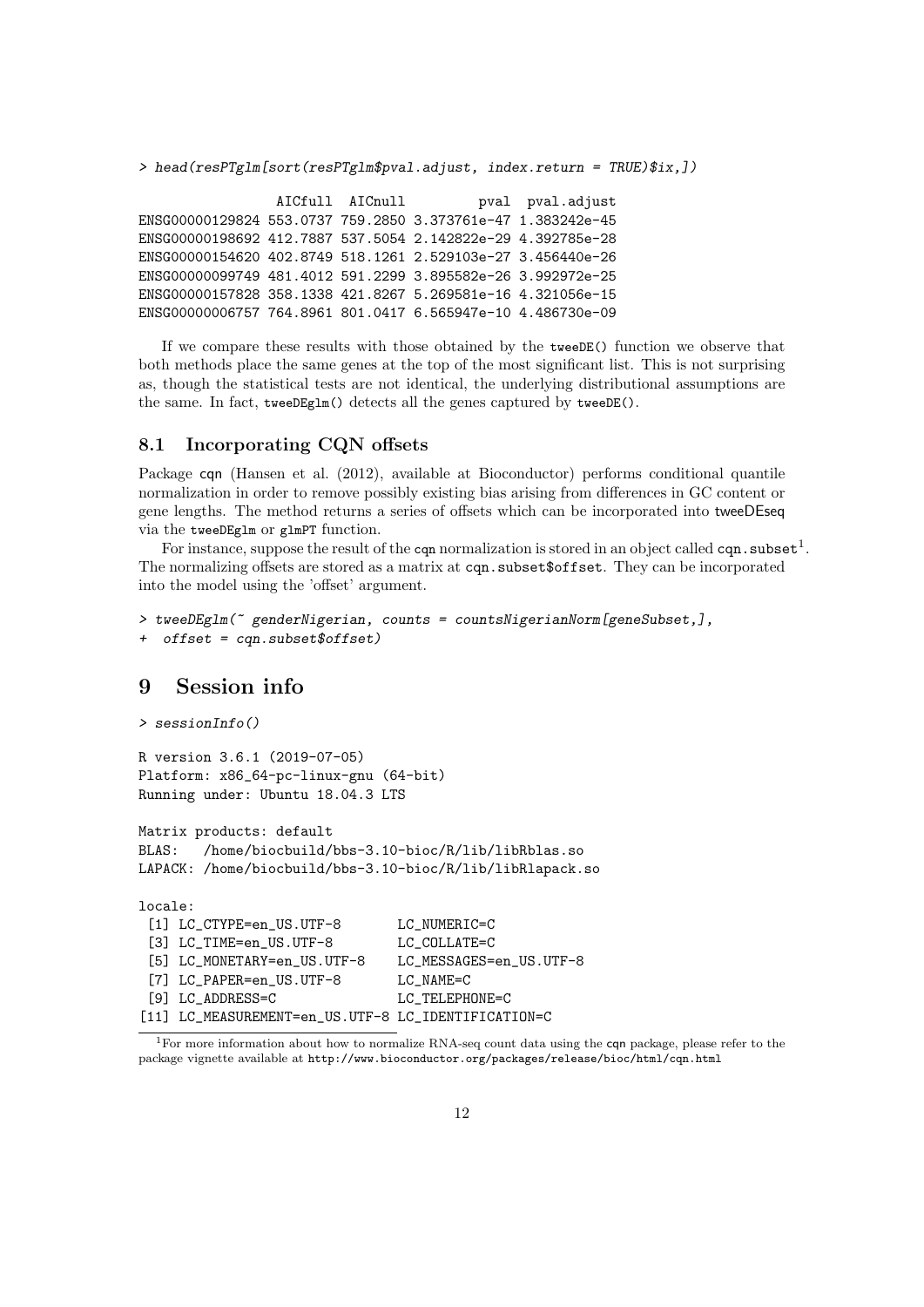```
attached base packages:
[1] parallel stats graphics grDevices utils datasets methods
[8] base
other attached packages:
[1] xtable_1.8-4 tweeDEseqCountData_1.23.0
[3] Biobase_2.46.0 BiocGenerics_0.32.0
[5] tweeDEseq_1.32.0
loaded via a namespace (and not attached):
 [1] locfit_1.5-9.1 Rcpp_1.0.2 edgeR_3.28.0 lattice_0.20-38
 [5] MASS_7.3-51.4 grid_3.6.1 limma_3.42.0 nor1mix_1.3-0
 [9] splines_3.6.1 tools_3.6.1 compiler_3.6.1 cqn_1.32.0
```
#### References

- <span id="page-12-8"></span>Carrel, L. and Willard, H. (2005). X-inactivation profile reveals extensive variability in X-linked gene expression in females. Nature, 434:400–404.
- <span id="page-12-9"></span>Eisenberg, E. and Levanon, E. Y. (2003). Human housekeeping genes are compact. Trends Genet, 19(7):362–5.
- <span id="page-12-7"></span>El-Shaarawi, A., Zhu, R., and Joe, H. (2011). Modelling species abundance using the Poisson-Tweedie family. Environmetrics, 22:152–164.
- <span id="page-12-0"></span>Esnaola, M., Puig, P., Gonzalez, D., Castelo, R., and Gonzalez, J. R. (2013). A flexible count data model to fit the wide diversity of expression profiles arising from extensively replicated rna-seq experiments. BMC Bioinformatics, 14:254.
- <span id="page-12-5"></span>Gupta, R. and Ong, S. (2004). A new generalization of the negative binomial distribution. Compu Stat Data An, 45:287–300.
- <span id="page-12-10"></span>Hansen, K. D., Irizarry, R. A., and Wu, Z. (2012). Removing technical variability in rna-seq data using conditional quantile normalization. Biostatistics.
- <span id="page-12-4"></span>Hougaard, P., Lee, M.-L., and Whitmore, G. (1997). Analysis of overdispersed count data by mixtures of Poisson variables and Poisson processes. Biometrics, 53:1225–1238.
- <span id="page-12-1"></span>Pickrell, J., Marioni, J., Pai, A., Degner, J., Engelhardt, B., Nkadori, E., Veyrieras, J., Stephens, M., Gilad, Y., and Pritchard, J. (2010). Understanding mechanisms underlying human gene expression variation with RNA sequencing. Nature, 464:768–772.
- <span id="page-12-6"></span>Puig, P. and Valero, J. (2006). Count data distributions: Some characterizations with applications. J Am Stat Assoc, 101:332–340.
- <span id="page-12-2"></span>Robinson, M. and Oshlack, A. (2010). A scaling normalization method for differential expression analysis of RNA-seq data. Genome Biol, page 11:R25.
- <span id="page-12-3"></span>Robinson, M. D., Smyth, G. K., and Rocke, P. D. (2007). Moderated statistical tests for assessing differences in tag abundance.